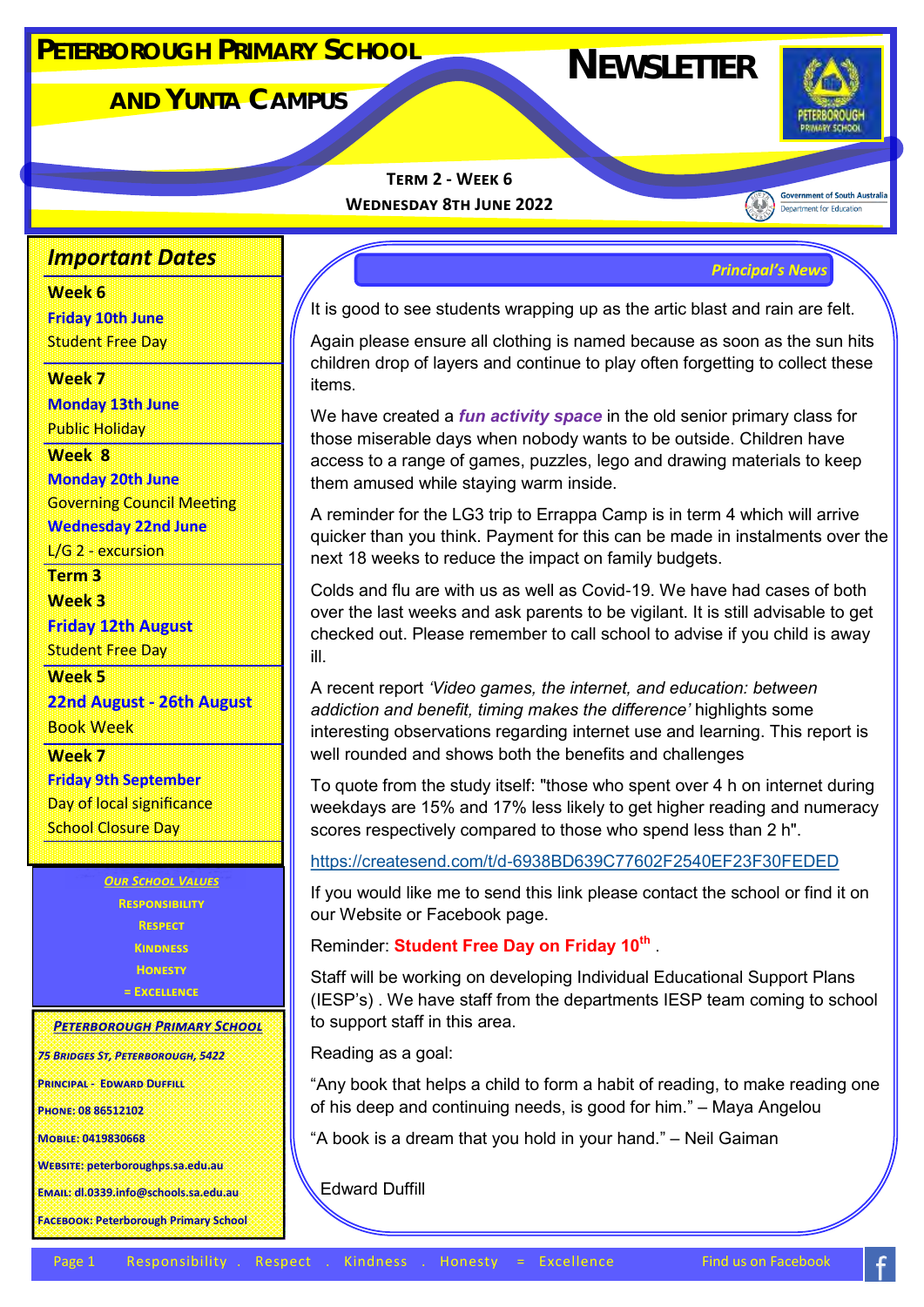## **School Value Certificates were proudly presented to**



| <b>Learning Achievement</b>              | Levi, Seth, Lottie     |
|------------------------------------------|------------------------|
| Responsibility                           | <b>Randall, Lottie</b> |
| Respect                                  | Ryder                  |
| <b>Kindness</b>                          | Levi                   |
| Premiers Reading Challenge   Jaxon, Levi |                        |
| <b>Aussie of the Month</b>               | Xavier                 |





*Around the School*

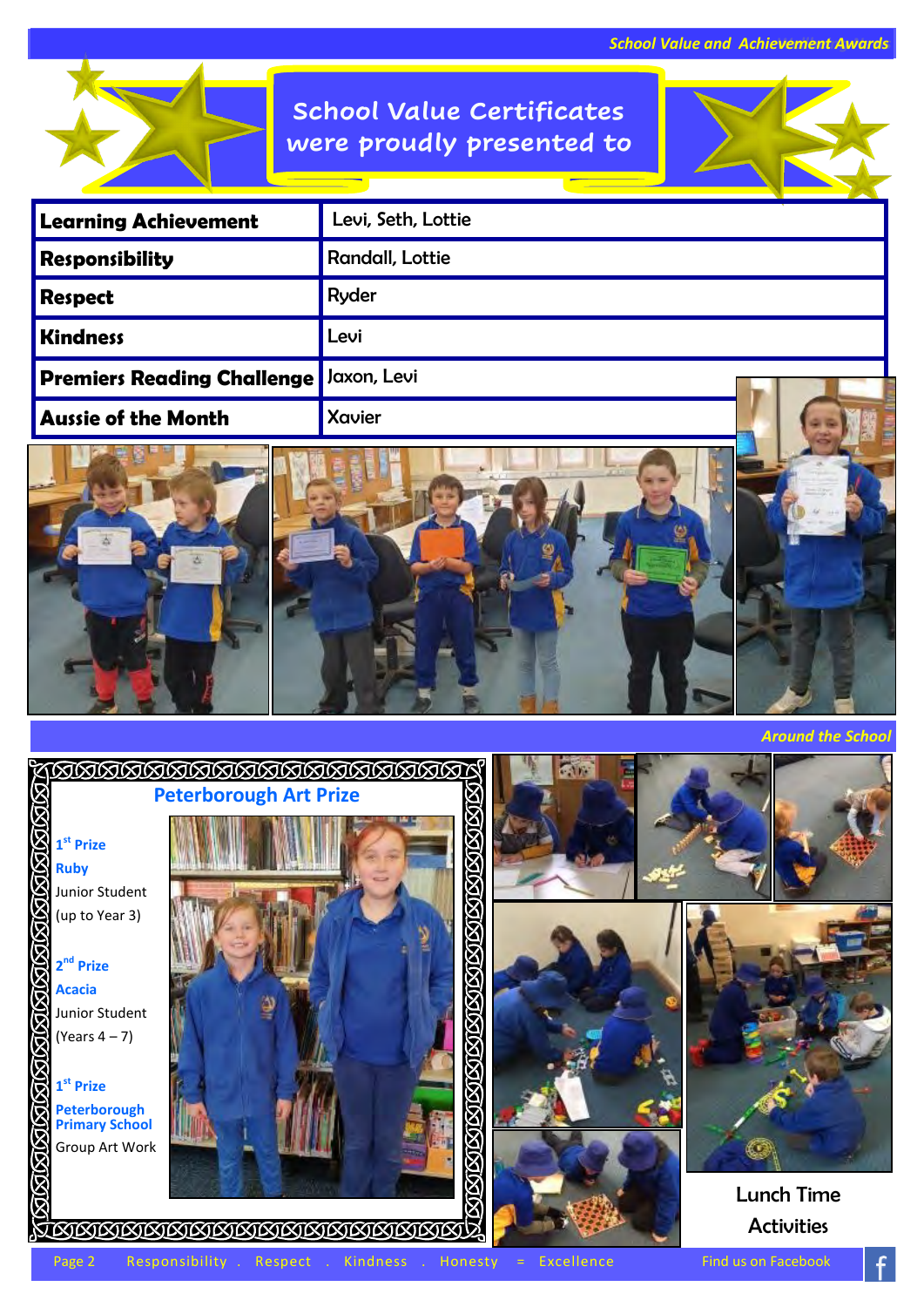**I would appreciate any feedback you may have about the Resilience Project. Each week students engage in a lesson to learn more about gratitude, mindfulness and empathy.**

**We have been fortunate to have this program funded by the Variety Club this year**. Julie

This next presentation from [The Resilience Project](about:blank) is all about Empathy and Kindness. **Empathy is our ability to put ourselves in the shoes of others to feel and see what they do.** 

**We practise this through being kind and compassionate towards other people.**

Brain imaging data shows that being kind to others registers in the brain as more like eating chocolate than like fulfilling an obligation to do what's right (e.g., eating brussel sprouts)!

Research shows that practising empathy, such as performing acts of kindness, taps into our brain's 'mirror neurons', builds compassion and our behaviour becomes more social and community-based.

**View Part 3 of the series here - Empathy** [https://theresilienceproject.com.au/parent](about:blank)-and-carer-hub-hugh/ Here's an activity to practise empathy and kindness:

1. Reflect on someone in your life who could benefit from an act of kindness today. It could be a friend who would love some affirmation about their work, your pet who deserves an extra treat, or a family member who would love a phone call or text message.

- 2. Make a plan for who you are going to show an act of kindness to, and what you are going to do.
- 3. If you want to add accountability to your plan, share it with someone else and encourage them to do the same thing.

Follow up with each other in a few days time, to ask how it went!

### **Reconciliation Week.**

Last week students experienced activities to learn more about Reconciliation.

We thank our visitors Alison Dunling and Deb Marsland who shared their histories and culture with us.





Page 3 Responsibility . Respect . Kindness . Honesty = Excellence Find us on Facebook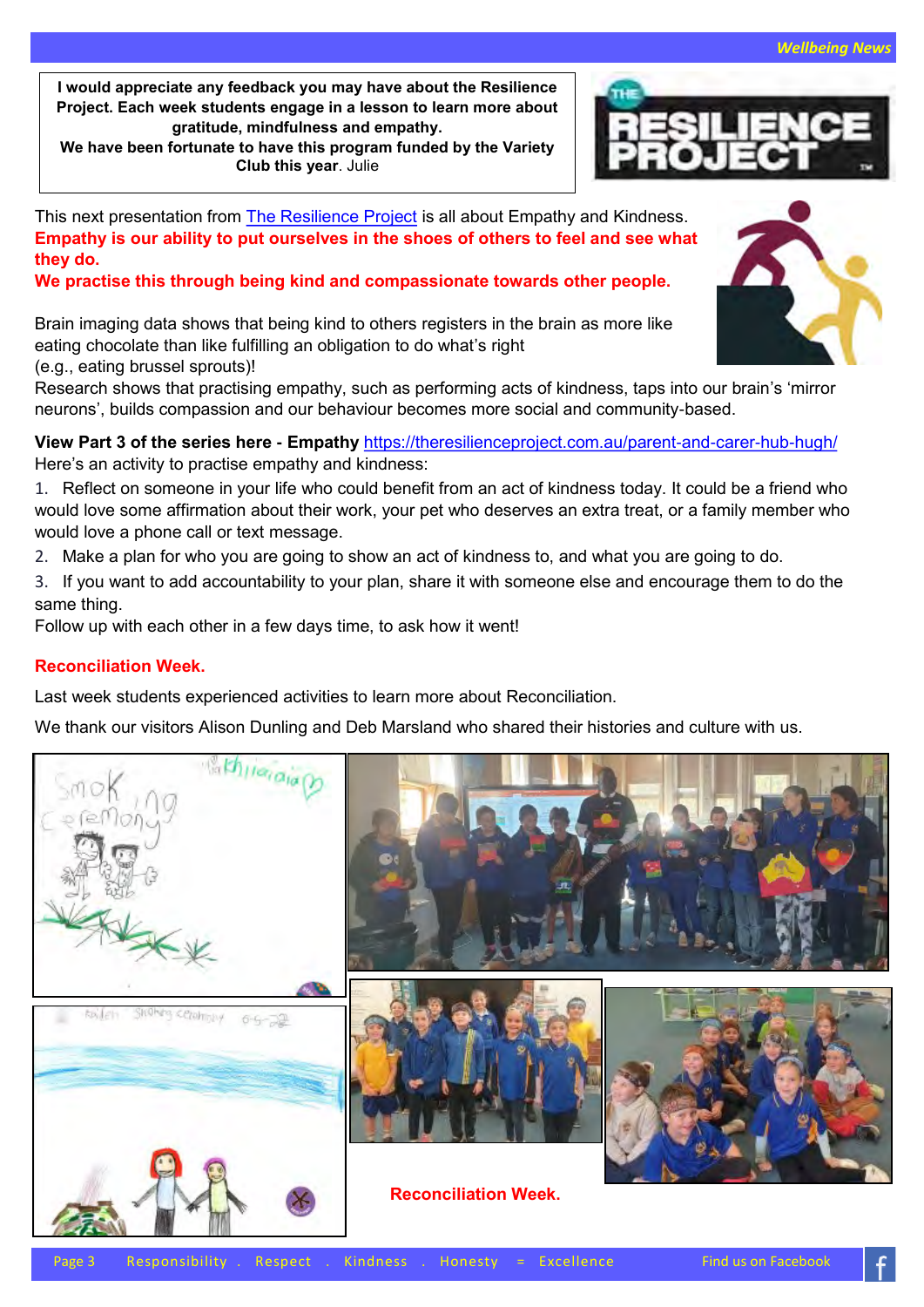## Library News

On Wednesday 25th May **National Simultaneous Storytime** was held by the Australian Library and Information Association. Every year a picture book, by an Australian author and illustrator, is read simultaneously in Libraries, Schools, Pre-Schools and many other places around Australia, New Zealand and other countries.

This year we were joined by the Peterborough Community Preschool children to listen to the book "Family Tree" written by Josh Pyke and illustrated by Ronojoy Ghosh. All classes participated in the reading and followed up with various activities.



Students are continuing to complete **The Premier's Reading Challenge**. This needs to be completed by the 9th of September for students to receive their certificate or medal.

The latest issue of Scholastic Book Club has been sent home with students. If you wish to place an order please return orders and money to the Front office by Friday 17th June. You are also able to order online via Scholastic's LOOP system. All purchases from Book Club benefit our Library.

With the chilly weather now upon us, it is a great time to snuggle up with a good book. Children of all ages enjoy having someone read to them, to read to or just to have some quiet time out with a book.

The Library is open in the mornings at 8.45am and after school if you would like to help your child select books for borrowing.

Reception to Year 3 students are able to borrow three books for a week at a time and Year 4 — Year 6 Students may borrow 5 books for two weeks.

There are lots of new books available for loan and I'm sure there is something to interest everyone.

*Uniforms and Hats*

### **Hats and Uniforms**

Hats are required to be worn while students are playing outside. If your child does not have a hat they will be required to play in the shade during lunch and recess.

Hats are available for purchase from the front office.

## **Uniforms Reminder - Uniforms and hats are compulsory.**





*Uniforms and Hats*

# **2022 Newsletter**

**The School Newsletter is sent home each fortnight via the eldest child in the family. It can also be accessed through our Website: peterboroughps.sa.edu.au or through the website link on our Facebook page.**

Pies and Sausage Rolls \$3:50 each Every Wednesday Lunch Time Orders in by Tuesday.